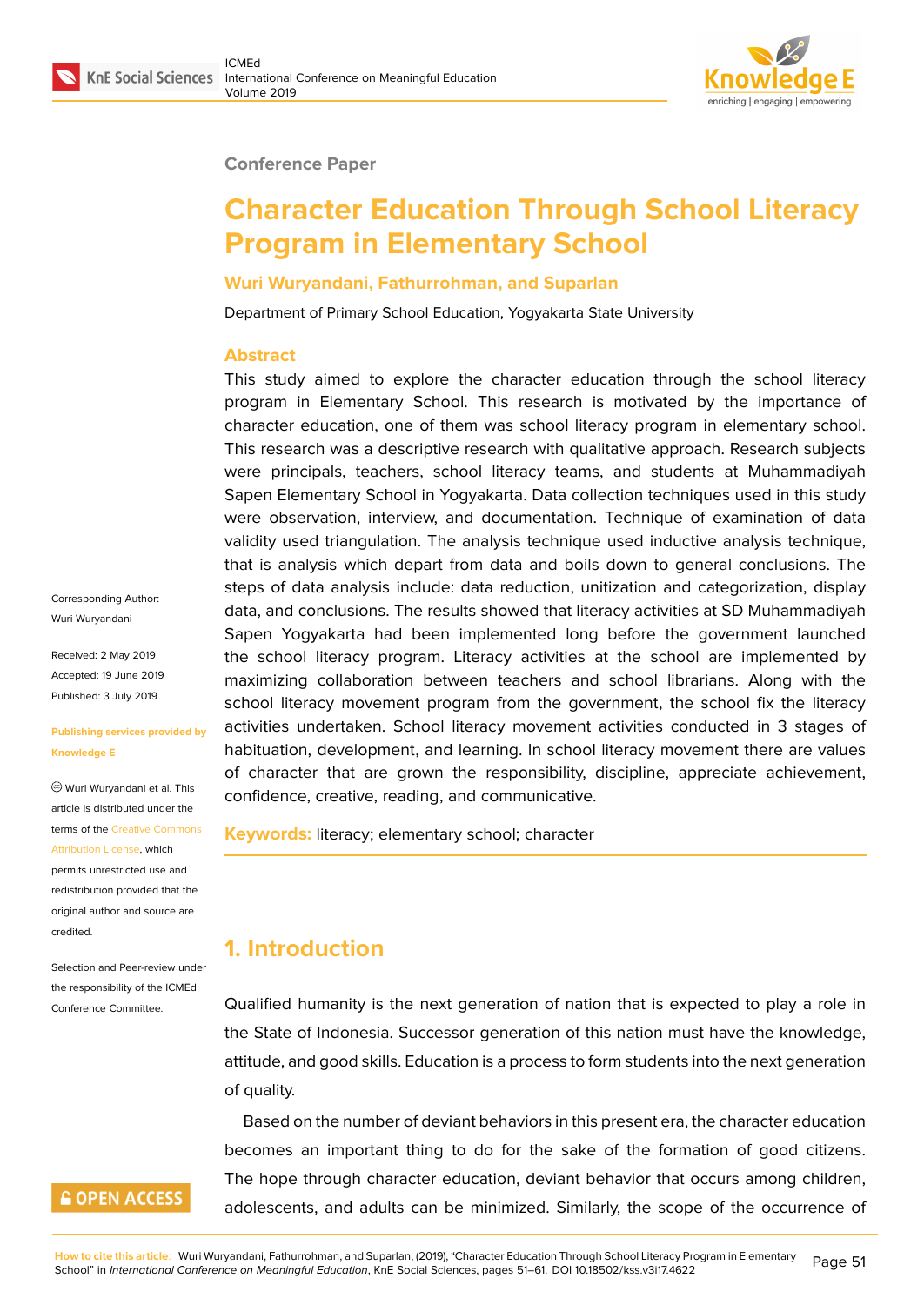

deviant behavior can be reduced not to become wider.Primary school is an educational institution that lays the foundation of value for students to pursue the next level of education. Therefore, in elementary school, the students should not only develop the cognitive aspect, but also the affective and psychomotor aspects. Thus, hope later when students already have a good character, then in life they will always behave in accordance with the guidance of good character values.

Implementation of character education in schools in particular can be done through various means and media. One way that can be done through the school literacy program. This program in Indonesia called "Gerakan Literasi Sekolah" (GLS). Literacy is one of the important things that can be used to integrate character values. Literacy interpreted as language skills which is the basis for the development of literacy in various things. Relation to character education, then the content of literacy may be a variety of materials that can develop the character of students. So when students do literacy activities will get the message the value of characters in it.

### **2. Literature Review**

Character focuses on human behavior that can be observed. This is in line with the opinion of Wynne (1991: 139) which explains that the character comes from the Greek meaning to mark and focus on the observable daily real behavior. Likewise Lickona (1991: 51) explains that the notion of character is related to three things, namely moral knowledge, moral feelings, and moral behavior. Thus shaping the character of human meaning must arrive at the formation of good behaviors that become daily habits. Good characters include good knowledge, good desires, and good habits of the mind, habits, and habits of action.

Good character can be formed through character education done in the family, school, and community. Character education is not the job of some people, but it is the responsibility of the three educational environments together. Parents, educators, religious institutions, youth organizations have a great responsibility to build character, values, and morals in the younger generation (Krischenbaum, 1995: 3).

Character education is a process to internalize the character's values to the students. Those values are positive values that will appeal to the student toward good behavior. Armed with strong values is expected in the future students will be easy to socialize with others around him.

School as one of the environments that affect the success of character education needs to create a moral environment that supports the achievement of good character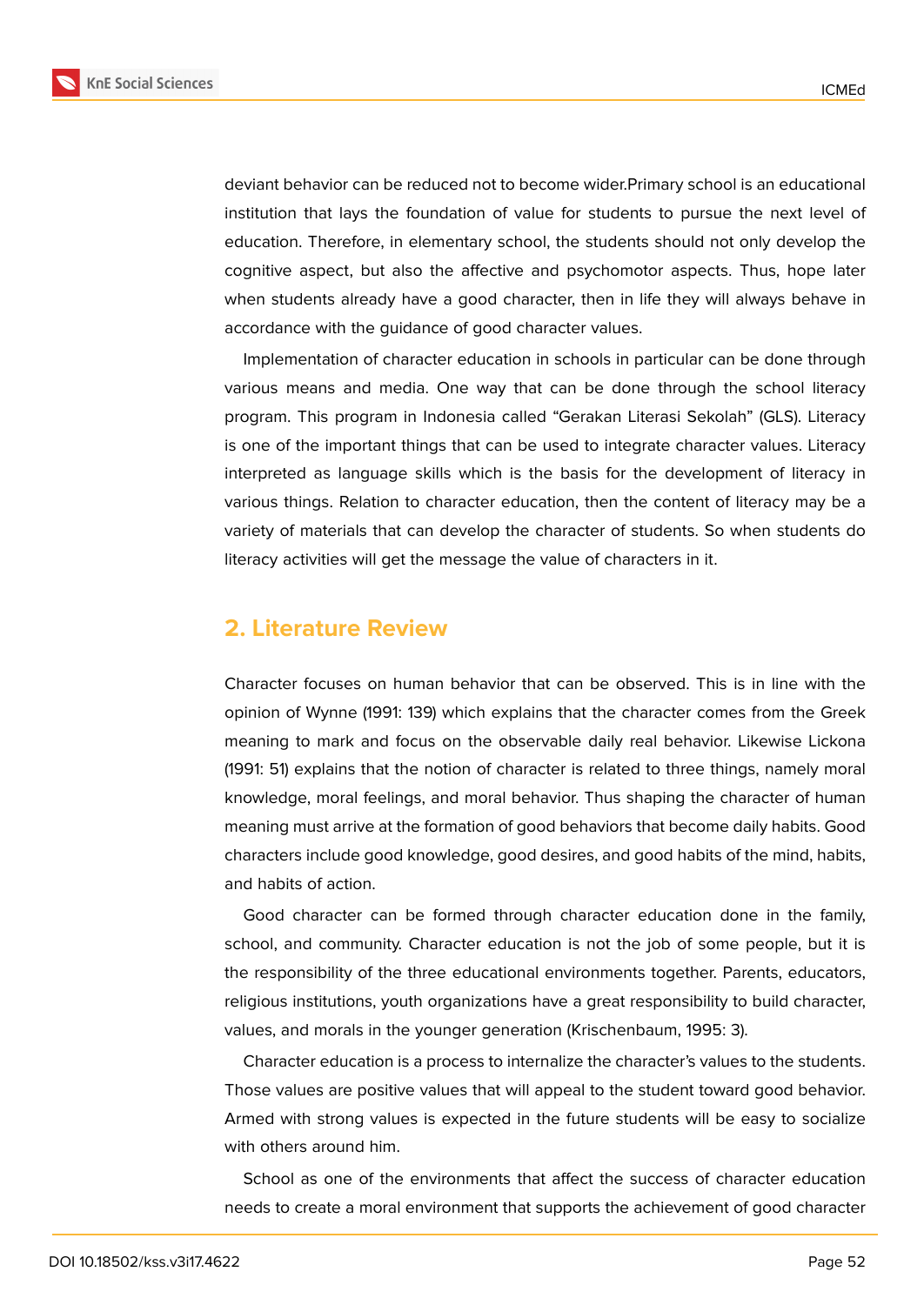

values that will be developed. The environment will gradually form a moral awareness of students to get used to thinking, feeling, and acting in accordance with moral values. This is where the development of the value of character can be achieved, that is where in learners already formed habituation to think, feel, and behave according to existing moral values.

One of the school programs that can be used as a way to develop the character of students is the movement of literacy. Literacy is one of the activity programs that can be used to develop character values when implemented based on character education. Multiliteration is interpreted as a skill using various ways to express and understand ideas and information using conventional text forms as well as innovative forms, symbols and multimedia. Text used in this literacy activity one of which can load the character values, so as to be able to develop the character of students through literacy activities.

Talking about literacy is not limited to reading and writing, but includes thinking skills using printed, visual, digital, and auditory sources of knowledge. This ability in the 21st century is known as information literacy. Clay (2001) and Ferguson in Kemdikbud (2016: 8-9) describe that the information literacy component consists of early literacy, basic literacy, library literacy, media literacy, technological literacy, and visual literacy.

Successful implementation of the literacy movement of the school of course depends on the strategy undertaken. Some strategies that can be done are 1) conditioning the literacy-friendly physical environment, 2) seeking social and affective environments as a model of communication and literacy interaction, and 3) seeking school as a literary academic environment. Implementation of school literacy movement conducted in 3 stages of habituation, development, and learning (Kemdikbud, 2016).

#### **3. Material & Methodology**

This research is a descriptive research with qualitative approach, because it intends to describe, reveal, and explain about character education through school literacy movement Muhammadiyah Sapen Elementary School in Yogyakarta. Research subjects are principals, teachers, librarians, and students at Muhammadiyah Sapen Elementary School in Yogyakarta. The choice of research subject is based on purposive technique. The hope through research subjects that have been selected can be obtained data related to character education through school literacy program in Muhammadiyah Sapen Elementary School in Yogyakarta. Considerations in the selection of research subjects that the people who selected as research subjects have a deep insight about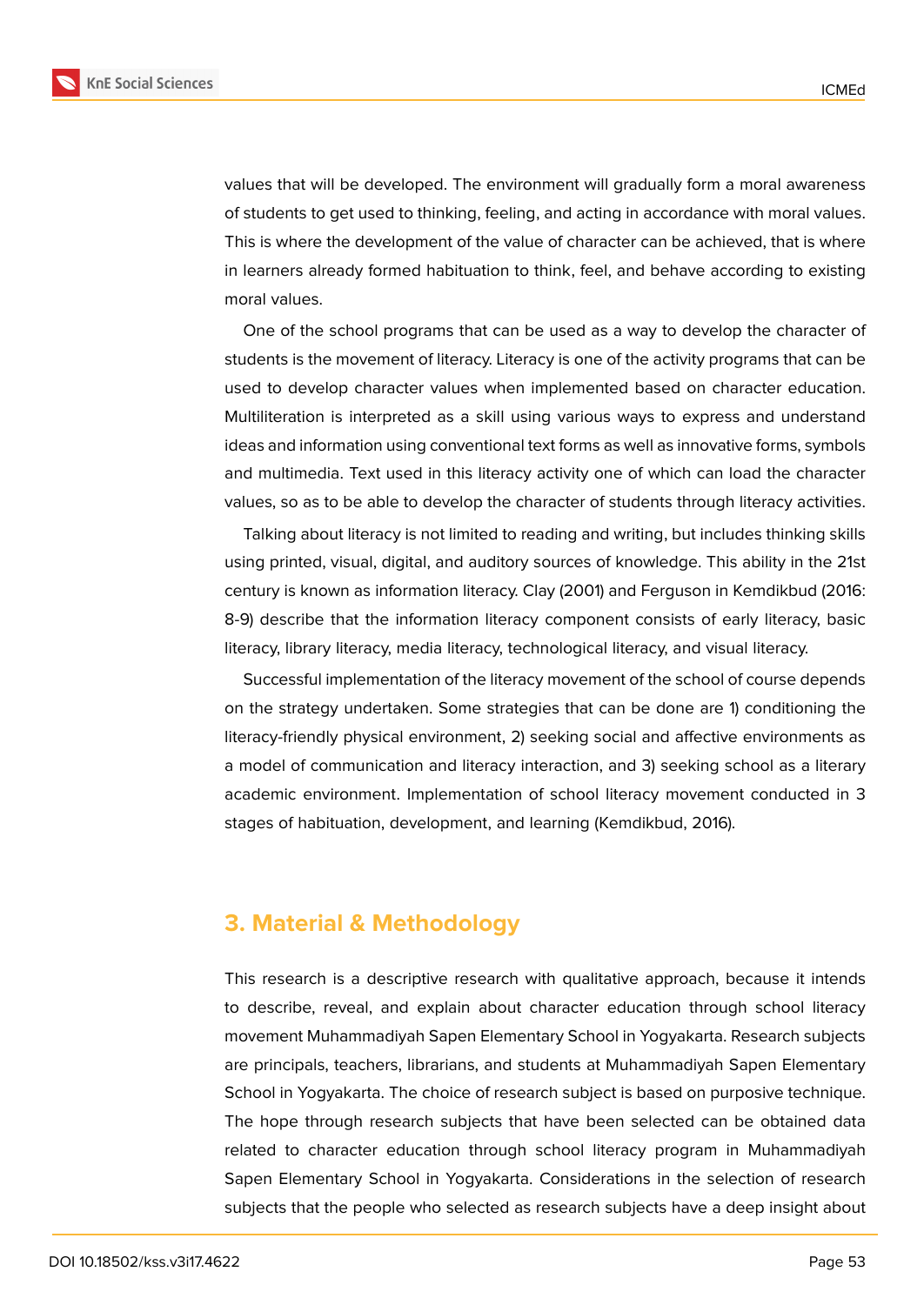



the problems studied in this research that is character education through the school literacy movement. Data collection techniques used in this study are observation, interviews, and documentation. To obtain data that can be accounted scientifically, then the data that has been collected in advance to check the validity. In this research, the technique of examining the validity of the data used is the method triangulation technique. Qualitative data analysis technique used in this research is inductive analysis technique, that is analysis which depart from data and boils down to general conclusions. The steps of data analysis include: data reduction, unitization and categorization, display data, and

## **4. Results and Discussion**

#### **4.1. Result**

conclusions.

Based on the data, the research shows that Muhammadiyah Sapen Elementary School in Yogyakarta is a school that has a great attention to school literacy movement. Literacy activities at this school have started long before the government officially implementation "Gerakan Literasi Sekolah" in 2013. The focus of attention of this school on literacy has been started since 2008. At that time literacy activities aimed at familiarize students to visit the school library.

Habituation visit to the library at the time was implemented so that students not only recognize learning merely in the classroom. In this case students are expected to understand that the library is not only interpreted as a place to store books, but where to use the book in support of the success of teaching and learning process. In addition, students can use the library as a comfortable place to learn, in addition to the class.

In the early days of the school literacy movement in 2008-2009, it was done by enabling classroom teachers to use reference books in the library to support classroom learning. This activity begins with a classroom teacher in this case identifies the basic competencies that will be achieved by students in the learning process. Furthermore, librarians will prepare the required books, and facilitate students in learning activities in the library. Not necessarily teachers and librarians let students do literacy activities by itself, but collaboration between classroom teachers, students and librarians at Muhammadiyah Sapen Elementary School in Yogyakarta is grown very well. Even librarians are involved to enter the class to provide understanding to students about literacy activities that will be done in the library. In this activity students are understood to carry out information literacy, find books in the catalog, using libraries, and write the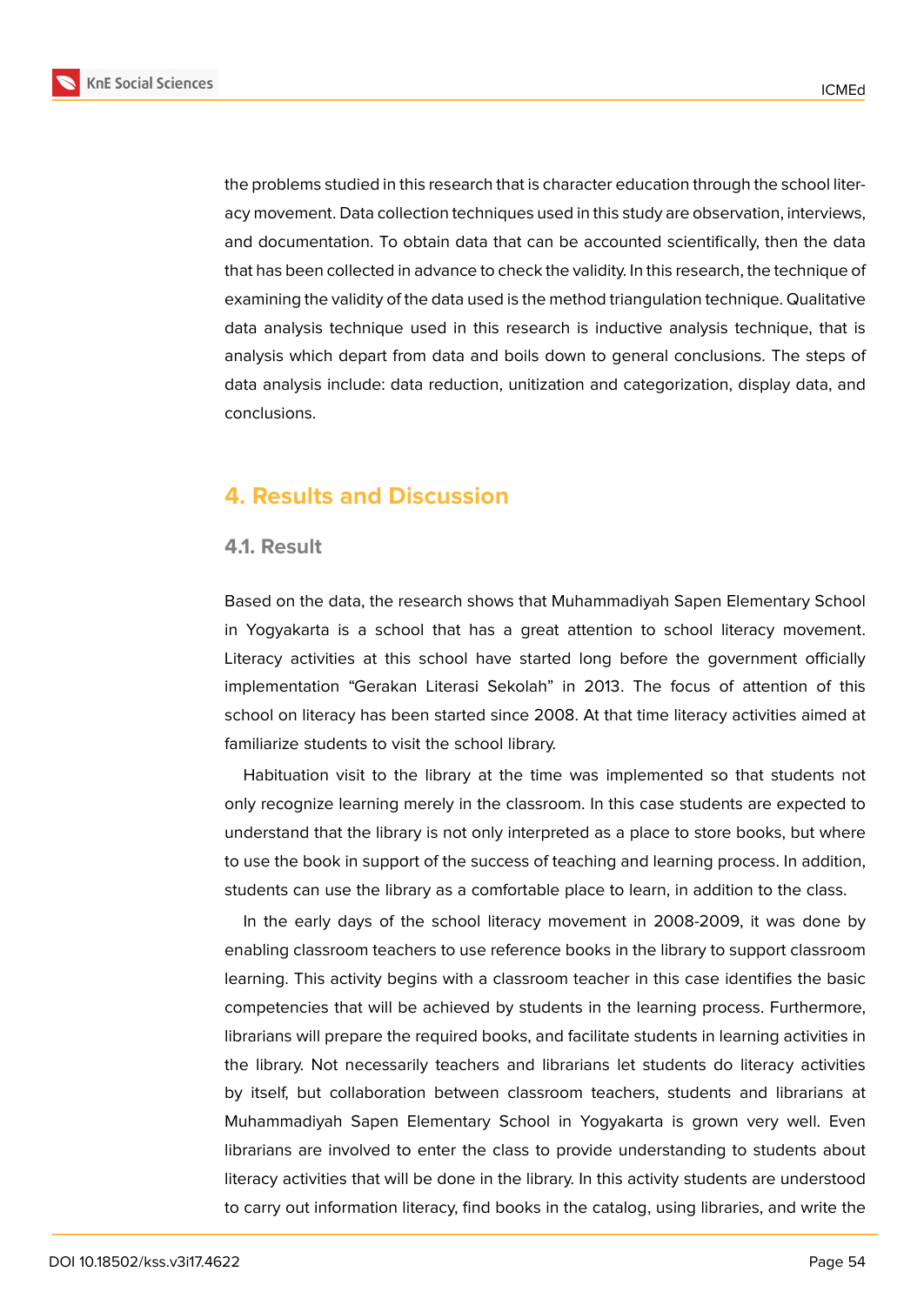



literature appropriately.When the government launched the school literacy movement in 2013, the school continued to organize literacy movements in previous years to become better and in line with the indicators of school literacy attainment. The seriousness of this school in implementing GLS in accordance with the government program is marked by the inclusion of GLS in one part of the school roadmap. In the roadmap of the school written that one that will be achieved Muhammadiyah Sapen Elementary School in Yogyakarta is literate school. The activities undertaken by others familiarize students with 15 minutes of reading, facilitating the book, changing the teacher's mindset to provide literacy space in the learning activities, forming the School Literacy Team.

Implementation of literacy at the school gained full support from the school, parents and community. One component of the school budget includes a component of funds for implementing literacy activities. The draft budget is communicated to parents, and the community through school committees, and foundations. Thus, funding support for the implementation of the school literacy movement is not only a matter of individual school decision. This is done so that the school literacy movement carried out in the school is socialized and gain support from all parties so that the achievement becomes more optimal.

Implementation of literacy in Muhammadiyah Sapen Elementary School in Yogyakarta not only aims to familiarize students to read, but also to foster the values of character in students. This is motivated because character education is one of the flagship program. Muhammadiyah Sapen Elementary in Yogyakarta School is a school that has a strong vision and mission to develop the character of learners.Implementation of school literacy movement carried out in three stages, namely habituation, development, and learning. At the habituation stage the literacy movement is done by familiarizing the students reading 15 minutes in the morning before the lesson begins. The 15 minute reading is done by teachers reading aloud a text or asking students to read their own reading in the reading corner or mini library of each class. A collection of reading corners or a mini library in the classroom is derived from a reading material of a student's laugh or collection from a school library. Literacy activity at this stage fosters reading, meticulous, sharing, and tolerance.

To support the implementation of the school literacy movement during the habituation phase, the schools provide literacy tools in all corners of the school that can be reached by the students. In the area around the school library is available a large collection of books with the support of a very comfortable reading facilities. In some other school rooms are also easily obtained literacy facilities both visual, and digital. At this stage of habituation of literacy activities there is no bill to be done students.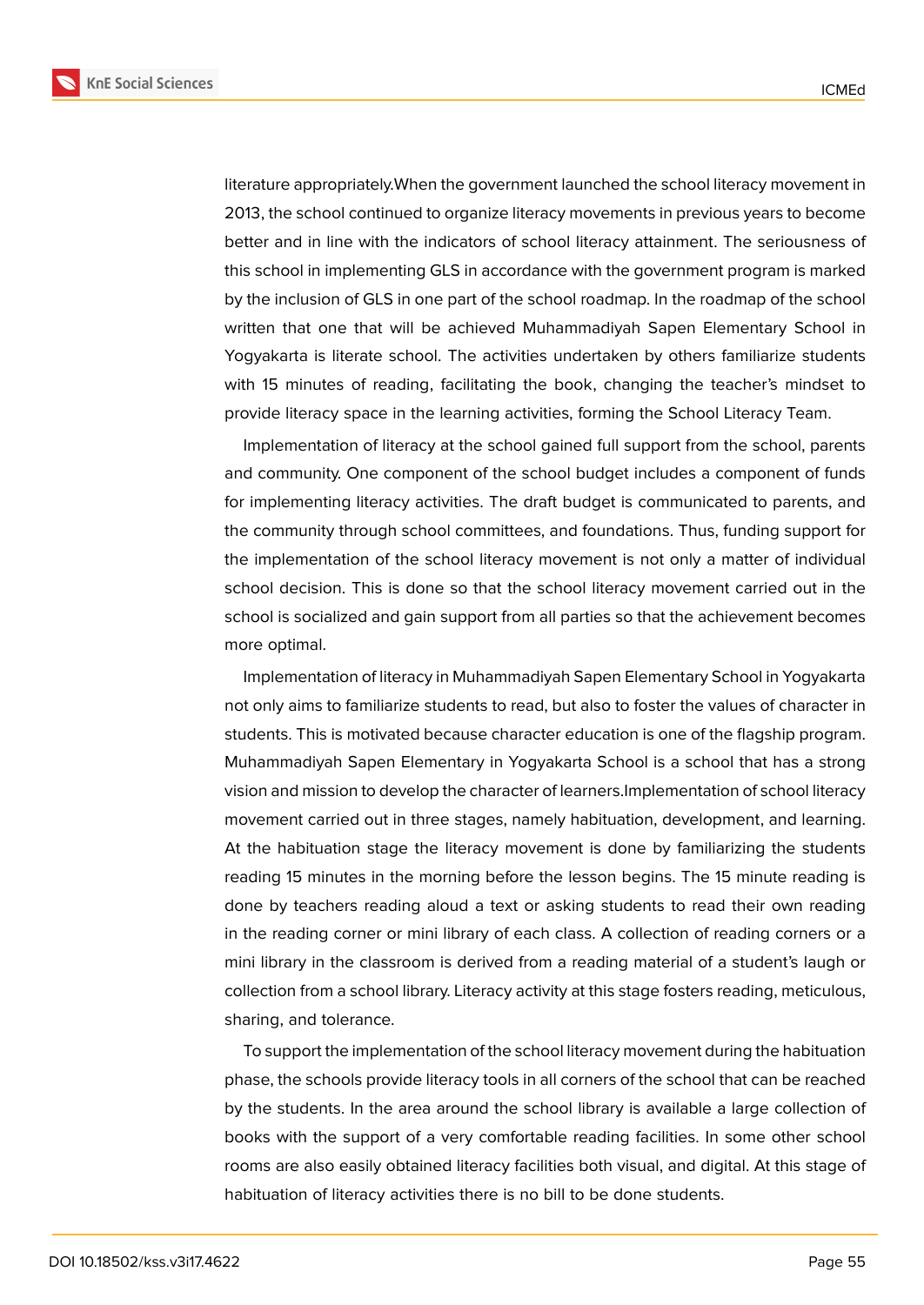

School literacy movement also developed in the second stage of development. Activity in the development stage does not vary much with habituation. It's just that at the development stage there is a bill in the form of non-academic appraisal conducted. One of the activities carried out is "Gebyar Literasi". In this activity students are asked to make poems, or stories that are then competed among the class. For students who produce the best work will get an award from the school. The purpose of these activities is to motivate students to develop themselves in terms of literacy. The value of characters grown is to appreciate achievement, creative, reading, communicative, and discipline.

Another activity in the development stage is by inviting students to watch short films whose duration is adjusted for each age of student development. Does not stop at the completion of the movie show, but continued with the students are asked to give feedback to the content of the story that has been watched. The response can be delivered either verbally or in writing. Usually the teacher will ask questions about the content of the movie that the students watch. In this activity is contained the character of responsibility, democracy, and curiosity.

Another development activity is to facilitate students to create pocket books resulting from the literacy movement. Each student is facilitated to read certain passages, then asked to pour in book one based on their own creativity. Various forms of student work are displayed in each classroom by the teacher. This activity aims to foster the character likes to read, creative, independent, confident, responsibility, and appreciate achievement.

Stage of school literacy movement is also carried out on learning. At this stage the literacy activity is accompanied by academic bills based on the applicable curriculum. The applicable curriculum is the 2013 curriculum, so the academic bill that becomes the benchmark is based on the achievements of the basic competence of the entire learning content. At this stage the teacher will provide literacy activities tailored to the basic competencies to be achieved, so that at the end of literacy activities aka tone measurement of the basic competence. Literacy activities carried out by utilizing libraries in libraries, school areas, and other visual or electronic means that exist in the school environment. in addition, not infrequently students are given the activity to look for reading material from other books or magazines. These activities are conducted to foster the character of reading, creative, communicative, disciplined, confidence, and responsibility.

Reading characters can be seen when students have a habit of providing time to read the different types of readings available. This activity is conditioned by classroom teachers. In activities in the classroom, this reading activity is done by motivating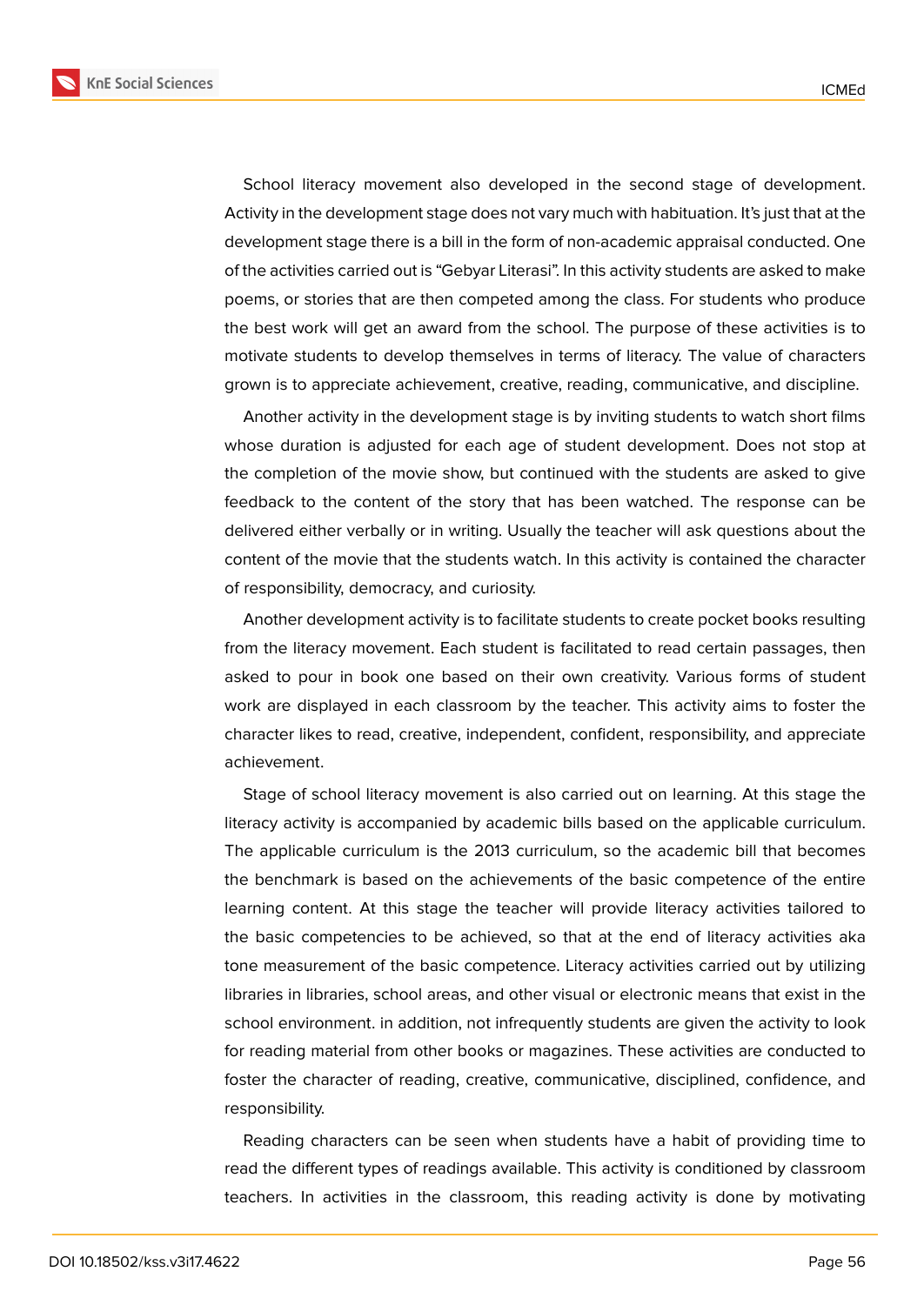

students to finish their class assignments immediately. For students who are finished first will have the opportunity to read reading materials in the corner reading longer. Students also have the opportunity to choose the different types of readings available.

The growth of creative character in the school literacy movement program emerges where students are encouraged to be able to create innovative works after they carry out the literacy activities. Activities after the children's literacy is composing mini dictionary, poetry, and mini book. In this activity the creativity of children develop in various forms. Teachers only provide signs that must exist, for the form and design submitted to the students.

Communicative characters in literacy activities grow when students have to engage in brainstorming activities with other students about the content of the reading. Not infrequently teachers ask students to tell the contents of reading to other students orally. The communicative character also grows through discussion activities on various matters relating to the literacy product that each student will create. Literacy activities encourage students to be more active in talking with teachers and other students. Some teachers also encourage communicative characters through the presentation of results of literacy activities conducted by students.

The development of the character of discipline through literacy activities arises when students obey the agreed rules of the game. For example, students may read different types of reading if they have completed the task of the teacher. Once completed, students must be disciplined to return the book to its place. Discipline characters also appear when students should not be crowded to read, they simply read in the heart.

Another character that grows through the activity of literacy is self-confidence. Students are trained to believe in self-efficacy which is demonstrated through a variety of behaviors. As the findings in this study are confident to make presentations, make poetry, recite poetry, decorate a booklet, compile a mini dictionary, and so forth. Through literacy activities students become more confident that each has the potential that can develop.

Based on the findings of the above research, it can be concluded that the school literacy movement program in Muhammadiyah Sapen Elementary School in Yogyakarta is able to grow the values of student character. Kegiata literasi done through 3 stages, namely habituation, development, and learning. In implementing the program teachers work with school librarians. Stages of literacy activities carried out based on the signs that the school literacy movement from the government. Character values that develop through the literacy movement in the school is a fond of reading, discipline, responsibility, confidence, appreciate achievement, creative, and communicative.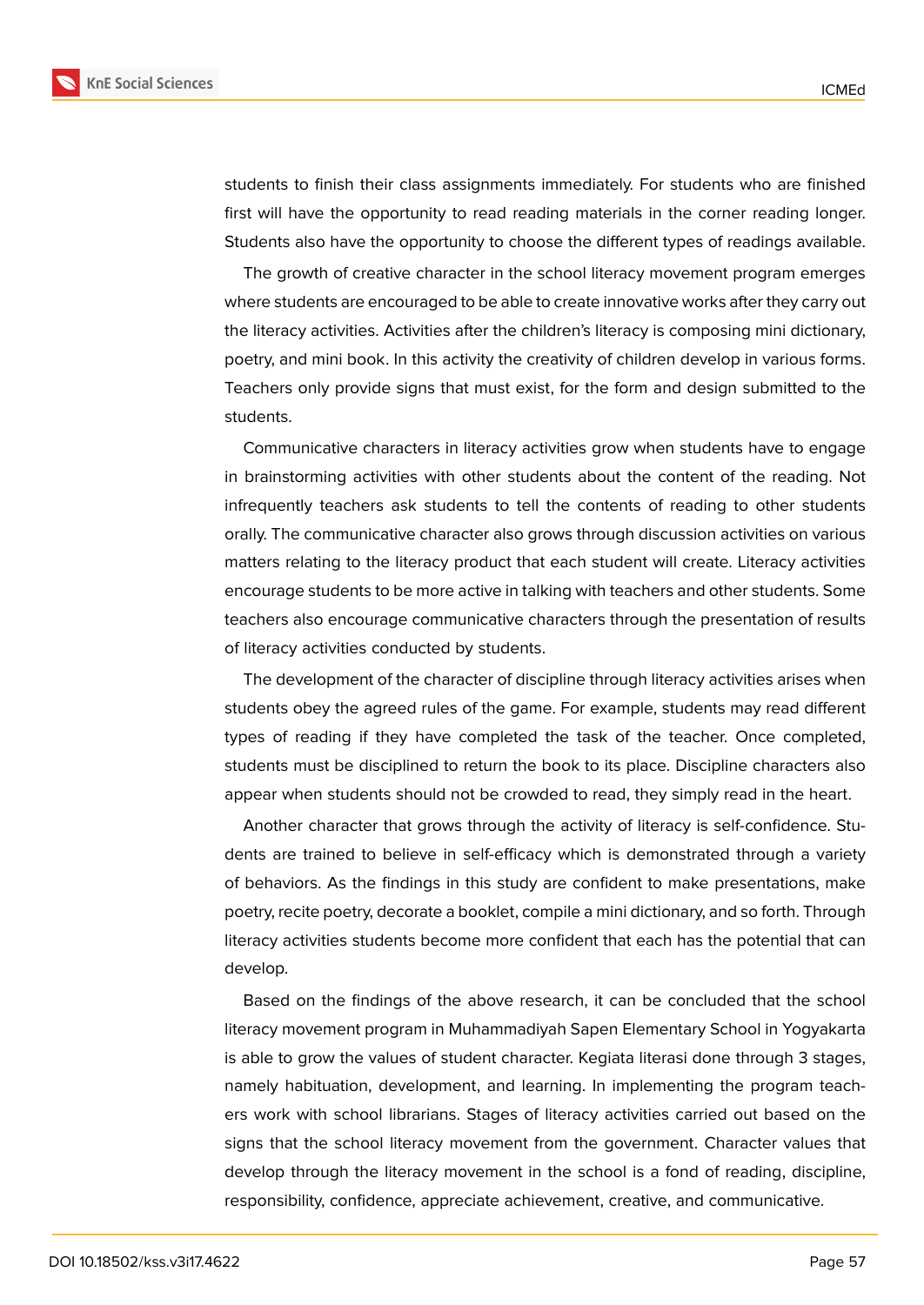

#### **4.2. Discussion**

School Literacy Movement is an important activity undertaken. Literacy activity is not only interpreted as an activity to read only, but more to students understand about the content of reading. Through an understanding of the content of the reading, students will understand about the message contained in it. Thus the message content of text or other media is delivered to students.Based on data of research result indicate that activity in literacy can be used for many things, one of them instill character values. In practice, literacy in schools is done in 3 (three) stages namely habituation, development, and learning. All three can be used as a medium for teachers to grow the character values to students. The values of character that grow through the literacy activities are discipline, responsibility, creative, confident, reading, and appreciate achievement.

Literacy programs proclaimed by the government, then implemented in schools including in this case primary school is not without reason. One of the underlying reasons is the concern that reading activities in today's era are often unbeatable with other activities more appealing to students. The results of Francois's research (2012: 580) show data that schools are not able to support the development of reading students adequately. Therefore, reading habits should be pursued at various levels and school environments. Primary school is one of them.

Implementation of school literacy movement in elementary school is not only done in Indonesia. Based on the results of the Ioannidou (2015: 177) study it is explained that literacy practices have been conducted in the early classes in Greece. These findings suggest that literacy-based teaching practices have been conducted for the 5-year age group 9 months to 9 years 9 months. If converted to primary school age in Indonesia it will be equivalent to grade 1 to 3 students. This group goes into low grade elementary school. The literacy practice undertaken affects the comprehension of literacy in the class. This means that the ability of students to understand text reading better with the practice of literacy. Of course the elementary school policy in implementing the school literacy movement hopes also for the level of students' understanding of various types of literacy media, both digital and text reading for the better. Thus the students are able to understand the messages that exist in the various types of reading he reads.

Furthermore Francois suggested that to carry out literacy activities need to provide time, space, teachers, and leaders that support student reading activities. This is in line with the opinion submitted by Kemdikbud (2016) that one of the supporters of successful literacy activities is the creation of a literary school climate. The literate school environment has been implemented in elementary schools based on indicators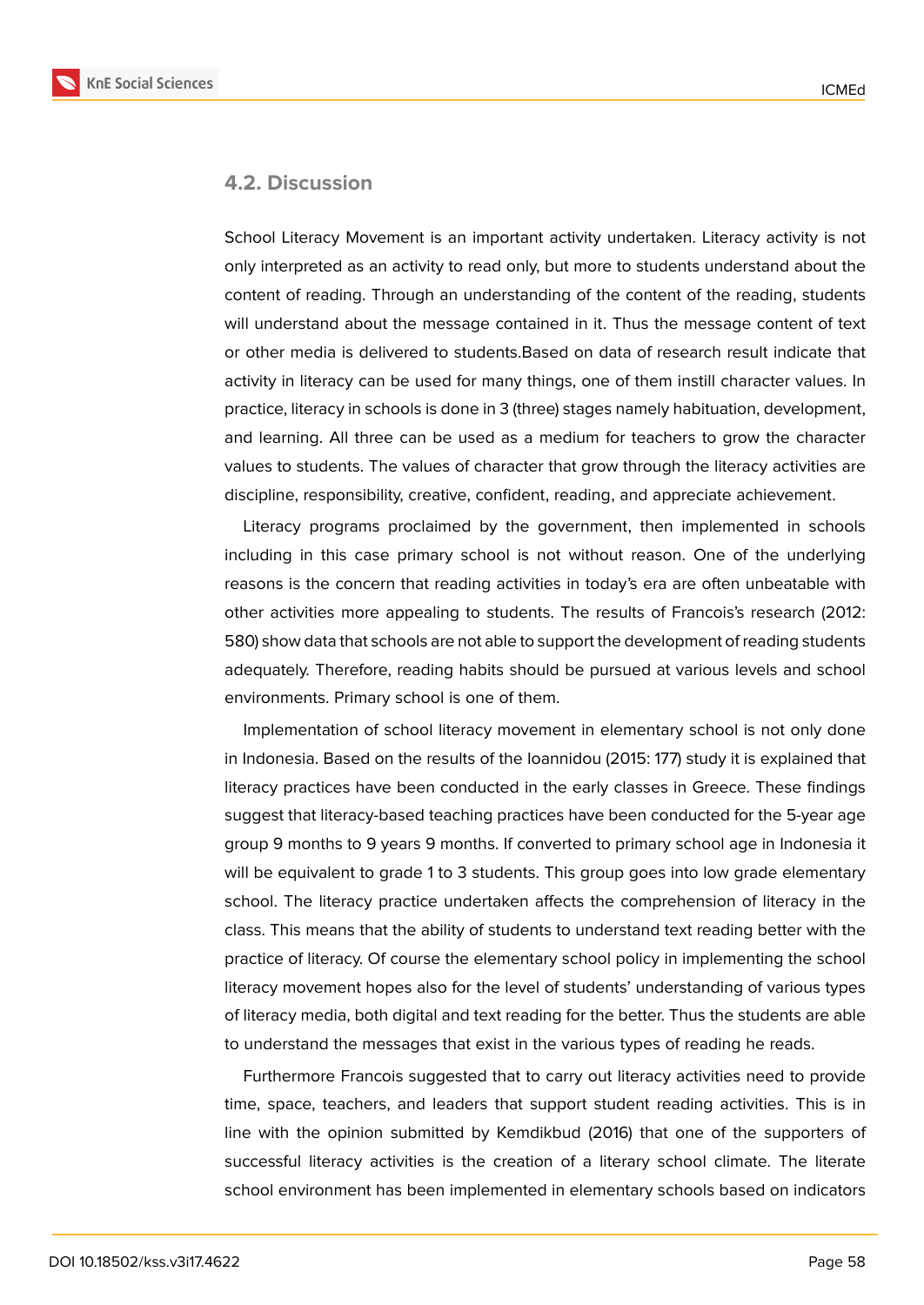

of literacy activities set by the government. This is manifested in the form of reading habituation of 15 minutes, appreciation of literacy activities through "Gebyar Literasi" activities, provision of reading corner, literacy facilities that are not only text, but also digital, as well as optimizing the role of the library.Relation to character education, literacy activities will be able to grow the character of students if the text or other literacy text messages have a charge of character value that would be implanted to students. Many media can be used in literacy activities at school. One of the media used is digital. In the era of technological advances like today's digital media widely used in various aspects of life, even in literacy activities. This is in accordance with the opinion of Koltay (2011: 211) that in the digital era of awareness about the use of digital media is very important to do. Examples of digital media that can be used are films that have a character value.

Character education through literacy activities intended for various media of literacy about the values of the used character can be understood so as to stimulate students to be manifested in the form of behavior. Perryl & Homan (2015: 422) explains that the world of literacy that is implemented in the form of reading and writing activities can be used to stimulate students to be able to face problems, entertainment, related to spiritual or religious life. Speaking of character issues is certainly inseparable from the moral terms associated with good behavior. It is also related to the spiritual life of man

Another reason for the implementation of character education through literacy activity is based on Yua's opinion, ect. (2011: 452) which explains that there is a positive correlation between knowledge with practice, and between knowledge and attitude. Research conducted Yua is associated with health literacy. This certainly does not close the possibility made a breakthrough for schools in carrying out character education through literacy. Why is that? Because in character education also requires a correlation between knowledge, attitude and behavior. Through the media of literacy students are expected to gain knowledge on which they base to behave and behave in accordance with the understood.

Character education done by the school hopes to the formation of student behavior. This is based on the opinion of Lickona (1991) that the components of good characters include moral knowing, moral feeling, and moral action. In the moral component knowing students developed in the realm of knowledge about the values of school programmed characters. Next on the moral feeling component, students grow their moral feelings towards the problems related to character values. Armed with moral knowing and moral feeling is good, students are expected to develop optimally on moral action. In this component the success of character education can be seen from the moral behavior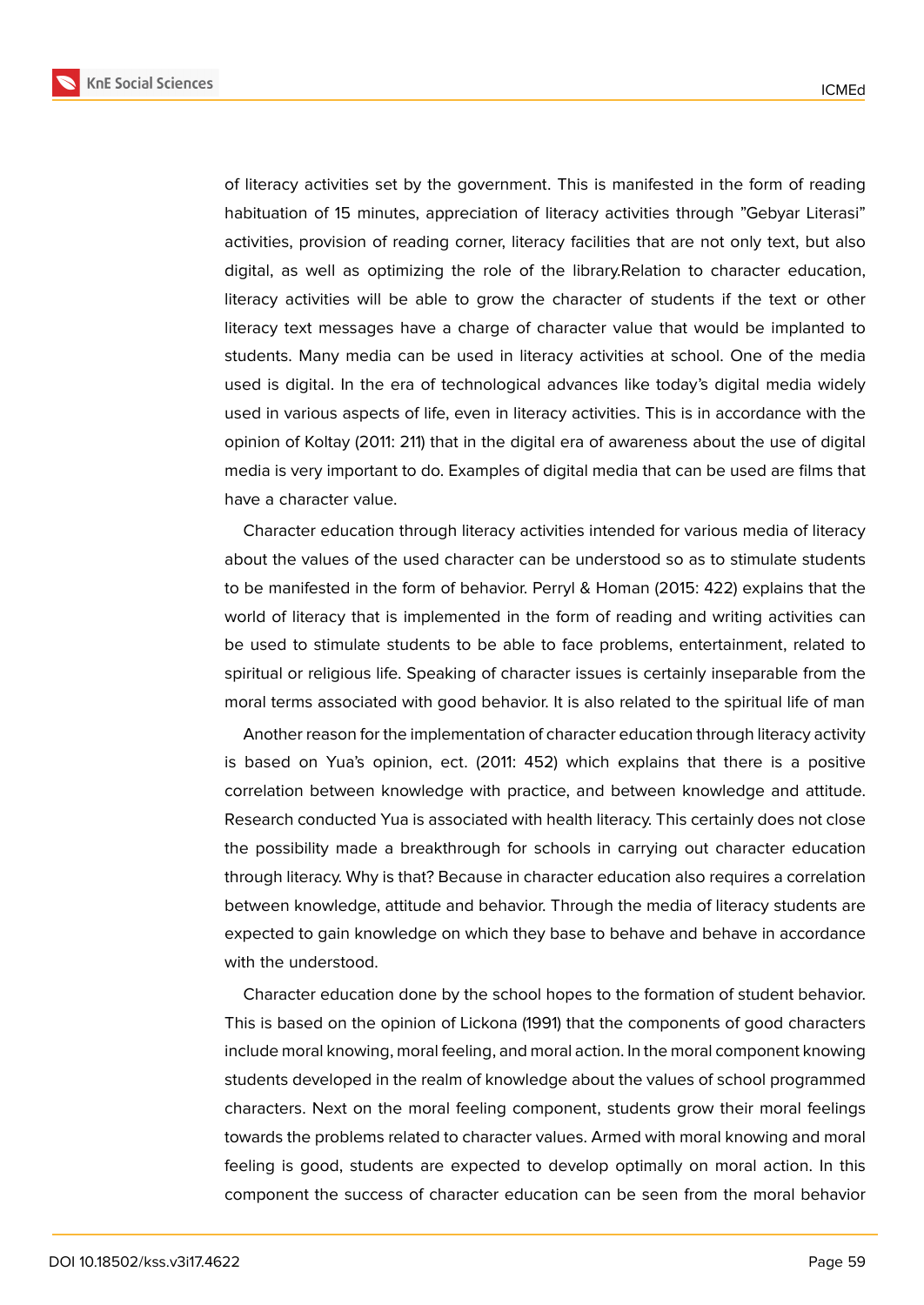

shown by the daily students. In the moral action component that needs to be noticed that good behavior becomes a willingness, ability, and ordinary. This means that good behavior is continuously carried out according to the stages of student development.

Associated with character education that has to arrive at the behavior of the everyday student, Wynne (1991: 139) explains that the character comes from the Greek word meaning to mark and focuses on the observable daily real behavior. It can be interpreted that successful character education is not only limited to the development of knowledge about the good things, but to familiarize the students behave well.

Based on the above study, character education through literacy activities in primary schools is appropriate. Not just to cultivate reading habits in students, or understanding the content of reading but many things that can be developed. Good behavior can be trained through literacy activities. In the implementation of the school needs to determine a policy program that supports the success of the school literacy movement. This school policy will be optimally implemented if socialized to all school residents including school committee and parents.

### **5. Conclusion**

Based on the research data and supporting theories, it can be concluded that literacy activities can be used as one way to foster the character of elementary school students. In the implementation is done through 3 stages of habituation, development, and learning. Each stage of literacy has differences, among other things in the case of bills. At the stage of habituation of literacy activities conducted to familiarize students enjoy reading, visit the library. As for the development stage, there is a bill in the form of non-academic appraisal. This means that the assessment of literacy activities is not based on the school curriculum. In the third stage, the learning of assessment is done on the basis of the school curriculum. As long as the literacy activities are adjusted to the basic competencies to be achieved in the learning activities. Character values that can be grown through literacy activities are avid readers, discipline, responsibility, creative, confident, respectful of achievement, cooperation, democracy, and curiosity.

### **References**

[1] Francois, C. 2012. Getting at the Core of Literacy Improvement: A Case Study of an Urban Secondary School. *Education and Urban Society. Vol*. 46(5), *pp*. 580 –605.